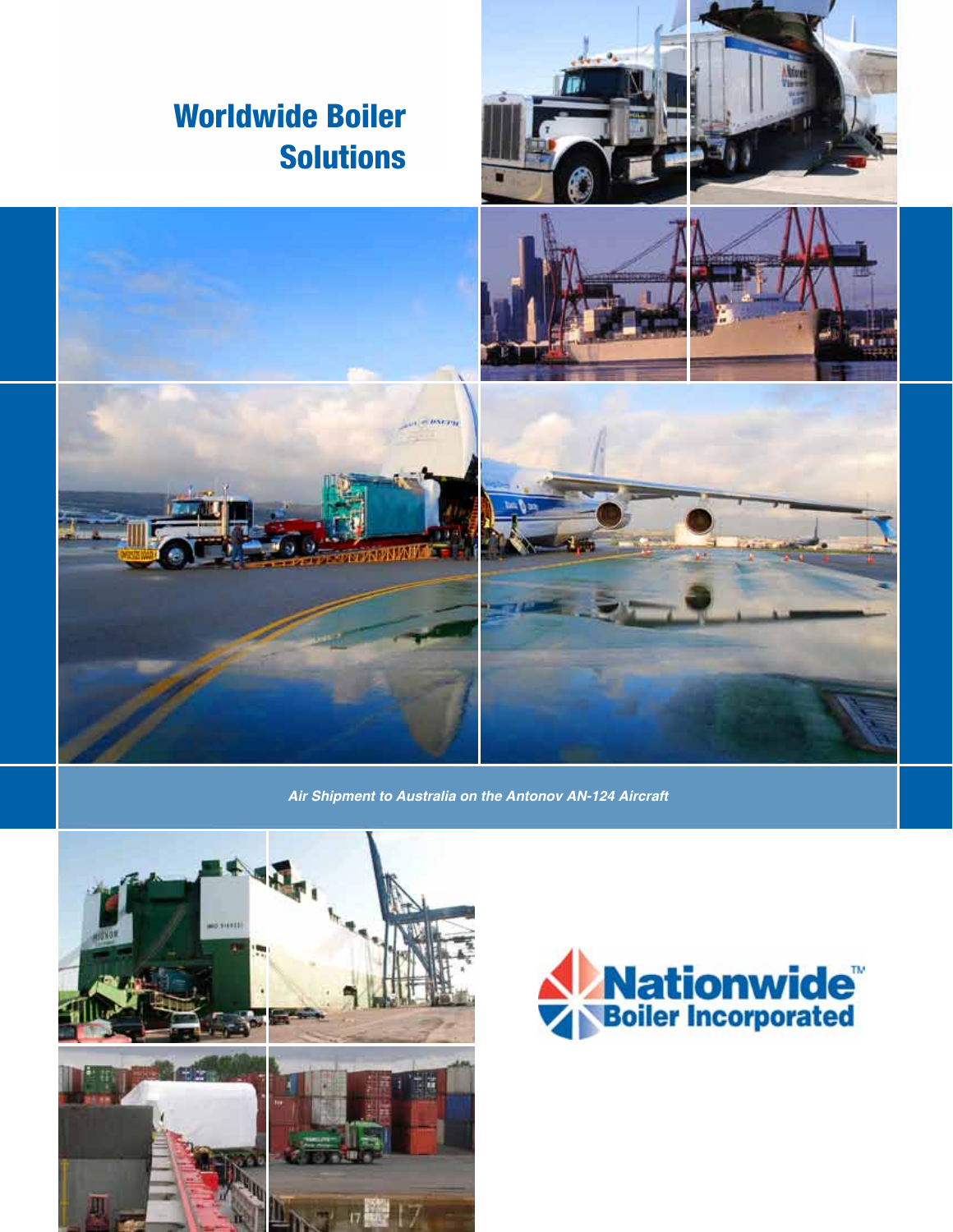



*ld with dependable boil* 



"...Integrity, Dependability, Real Customer Service."

#### Dependable Delivery Options

- Air Cargo
- Ocean Vessel
- Railway
- Truck

## Equipment Inventory

- Trailer-Mounted Boilers
- Skid-Mounted Boilers
- Mobile Boiler Rooms
- Mobile Feedwater Vans
- Mobile Steam Plants
- CataStak™ SCR Systems
- EconoStak Economizers

## Supplying The World With A Reliable Steam Source

Nationwide Boiler supplies dependable steam systems to plants and facilities located around the world. The company's large selection of boilers and auxiliary equipment have been designed and packaged for optimum performance and easy transport, and are readily available to ensure that disruptions in production can be minimized.

Products and services offered by Nationwide Boiler include a complete line of low NOx rental and new/reconditioned firetube and watertube boilers, mobile boiler rooms, EconoStak economizers, CataStak™ Selective Catalytic Reduction (SCR) systems, and feedwater systems. Nationwide Boiler also provides 24 hour comprehensive technical customer support and operator training services tailored to the unique requirements of each boiler system.

Whether by air, land, rail or by sea, you can depend on Nationwide Boiler to deliver the highest quality equipment and the most cost effective solution anywhere in the world.



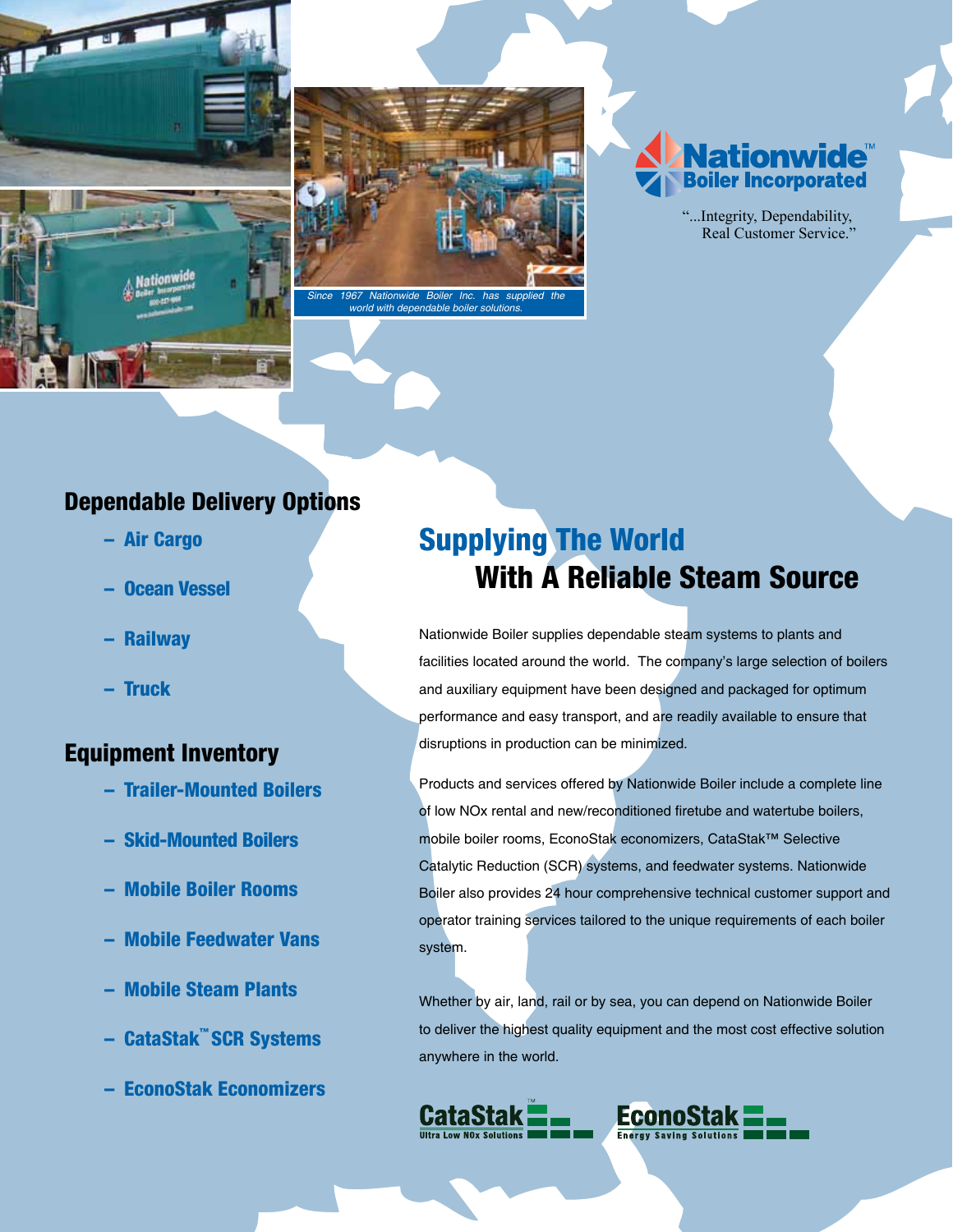## A World Renowned Boiler System The Babcock & Wilcox Model FM Package Boiler

Boiler operators throughout the world have relied on the Babcock & Wilcox Company (B&W) Model FM Package Boiler for dependable performance and unmatched quality. With over 4,400 units in operation worldwide and a long tradition of supplying boiler systems dating back to 1867, no other company is more synonymous with steam generation than B&W (an ISO 9001 and ASME certified company).

Nationwide Boiler always has in stock the versatile model FM 120-124, which supplies 200,000 lbs/hr of superheated steam and operates up to 650 psig/750°F. The low NOx boiler is set to burn various fuel types (natural gas, plant gas, LPG, or fuel oil #2-#6) and includes all the necessary safety valves, controls, and auxiliaries for reliable and safe operation. Boiler options include heat recovery, feedwater, and emission control equipment. Custom PLC control systems and TUV and SIL certified control systems are also available.

B&W's Model FM D-type boilers are designed with large 2.5" diameter furnace division and D wall tubes with 1" membranes between each tube. This innovative design allows for faster load response and better circulation in the highest heat area of the boiler. A convective type inverted loop superheater is also supplied for more durable and longer lasting operation (compared to radiant types).

Nationwide Boiler, a proud B&W partner and stocking distributor, has supplied innovative products with the highest level of customer service to thousands of customers worldwide. Contact Nationwide Boiler today to learn more about the company's unmatched experience in supplying the world with a reliable steam source.

Phone: 1-510-490-7100 www.nationwideboiler.com sales@nationwideboiler.com

MADE IN THE MADE IN THE



*versatile boiler in the world.*



## Features & Benefits

- Proven D-Type Design
- Fast Load Response
- **Multi Fuel Capability**
- Durable Construction